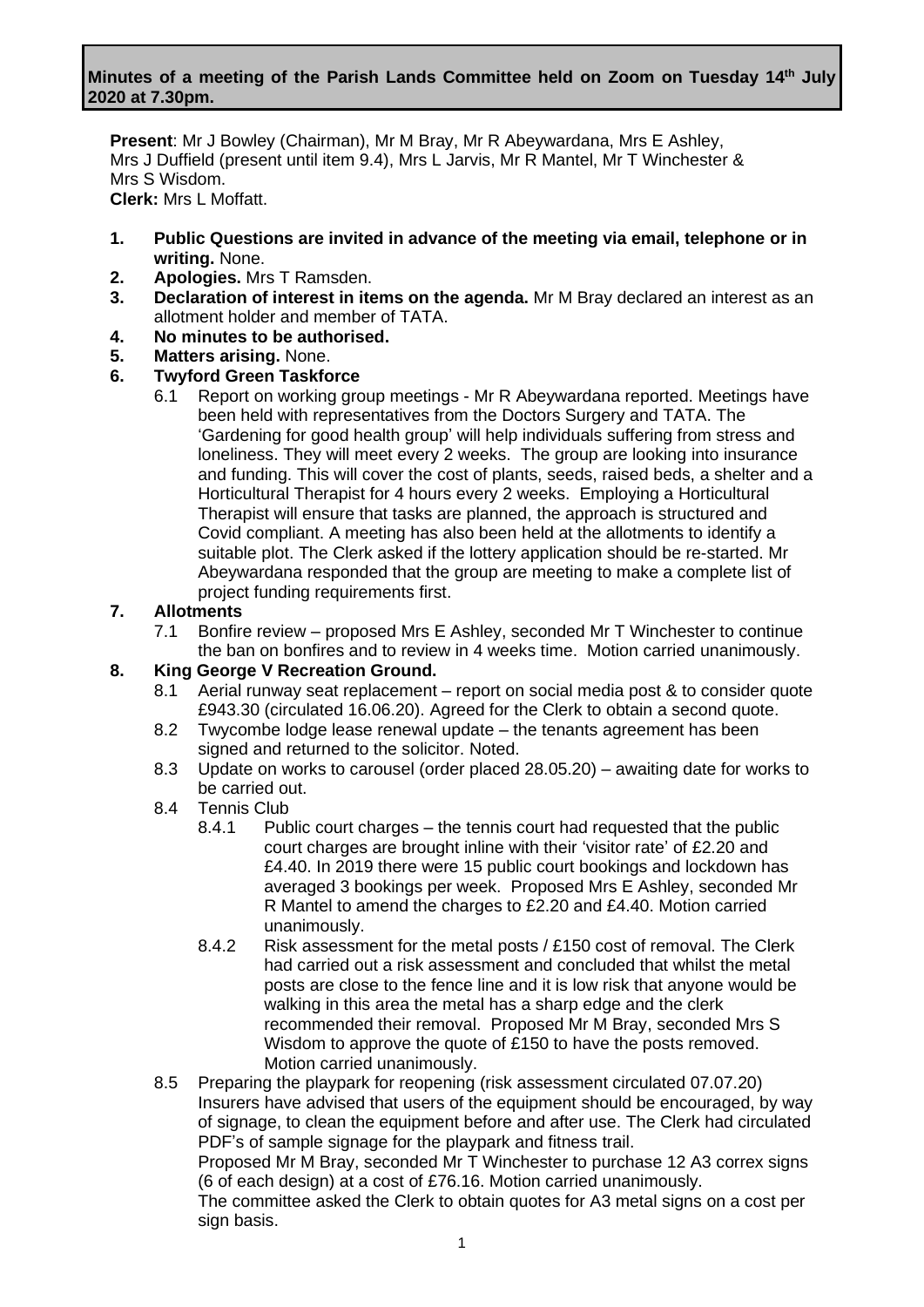The committee unanimously approved that the parks should be re-opened once the signage is in place.

8.6 Quote to carry out repairs to the playground gate £380 – agreed no action as both the vertical and horizontal bars have been removed.

# **9. Stanlake Meadow.**

- 9.1 Sports club agreement renewals 2020 the Clerk reported that talks have commenced with the sports clubs in preparation for the 2020-25 agreements.
- 9.2 Copse project update The committee agreed that ordering of the tree guards (funded by the crowd funding) may be carried out by the group. Also to arrange tree supports and bark chippings.
	- 9.2.1 Lectern sign to approve design and wording (one drive link circulated) minor amendments were discussed and also to include adding the QR code for the website.
	- 9.2.2 Friends of Stanlake Copse working group volunteer Ian Butterick is happy to lead the volunteer group.
	- 9.2.3 Water supply to consider quote for Thames Water supply £720 plus £1590 for internal connection (£2,310) (quotes circulated 19.06.20) Proposed by Mr T Winchester, seconded Mr R Mantel to **RECOMMEND to Full Council** approval of the quote subject to the clerk obtaining a comparison for the Thames Water part. Motion carried 5 in favour, 2 against, 2 abstained.
- 9.3 To consider using the JAC service to engage with youths to consider proposal & quote at £60 per hour. Mr R Abeywardana stressed that a formal outreach program is required and the Council should be proactive on this. The Youth Centre have started an outreach program over the last couple of weeks and it was agreed to take no further action at this stage.
- 9.4 Oak Processionary Moth caterpillars reported on Ruscombe Down meeting 09.07.20 & to consider quote for remedial action. Proposed Mrs S Wisdom, seconded Mr T Winchester to approve the quote for a OPM survey at a cost of £550. Motion carried unanimously. Funds from existing tree budget. The survey will visually inspect all the Oaks from ground level. Nest Removal if

required would cost a minimum of £520 (half a day for a 2 person crew up to 4 hours portal to portal) thereafter at £150 per crew hour including disposal of nests. Preventative Treatment for Spring 2021 £880.00 per visit.

9.5 Cricket square / invoicing / wish to commence games 11.07.20

TRCC have not responded about whether they have increased the size of the cricket square. They have not yet paid their invoice and are waiting to see how much play they can get. Proposed Mr R Abeywardana, seconded Mr R Mantel for the clerk to write the risk assessment in preparation for the use of the toilets by the cricket club and to be updated to accommodate use by the other users in due course. Motion carried nem con.

Proposed Mr T Winchester, seconded Mr M Bray to delegate to the Chairman and Vice Chairman to make a decision as to the re-opening of the pavilion facilities. Motion carried unanimously.

- 9.6 Land management plan to be updated with butterflies and trees Mrs Ramsden is updating the plan.
- 9.7 To consider purchasing padlocks (CISA) agreed for the clerk to look at obtaining alternative 'chunky' serial numbered padlocks.
- 9.8 Possibility of a local business to use fenced area for social distanced pottery proposed Mr T Winchester, seconded Mrs S Wisdom to approve usage of the Stanlake Meadow fenced area for pottery sessions by Haa Hoos. Approval for approved sessions over the next year. Motion carried unanimously.
- 9.9 Stanlake Meadow entrance gate to consider quote for repairs. Proposed Mrs E Ashley, seconded Mr M Bray to approve the quote for £260.Motion carried unanimously.
- 9.10 Tractor gates to consider revised quote following visit to measure up. Mr T Winchester proposed an extra £750 for two bollards, seconded Mr R